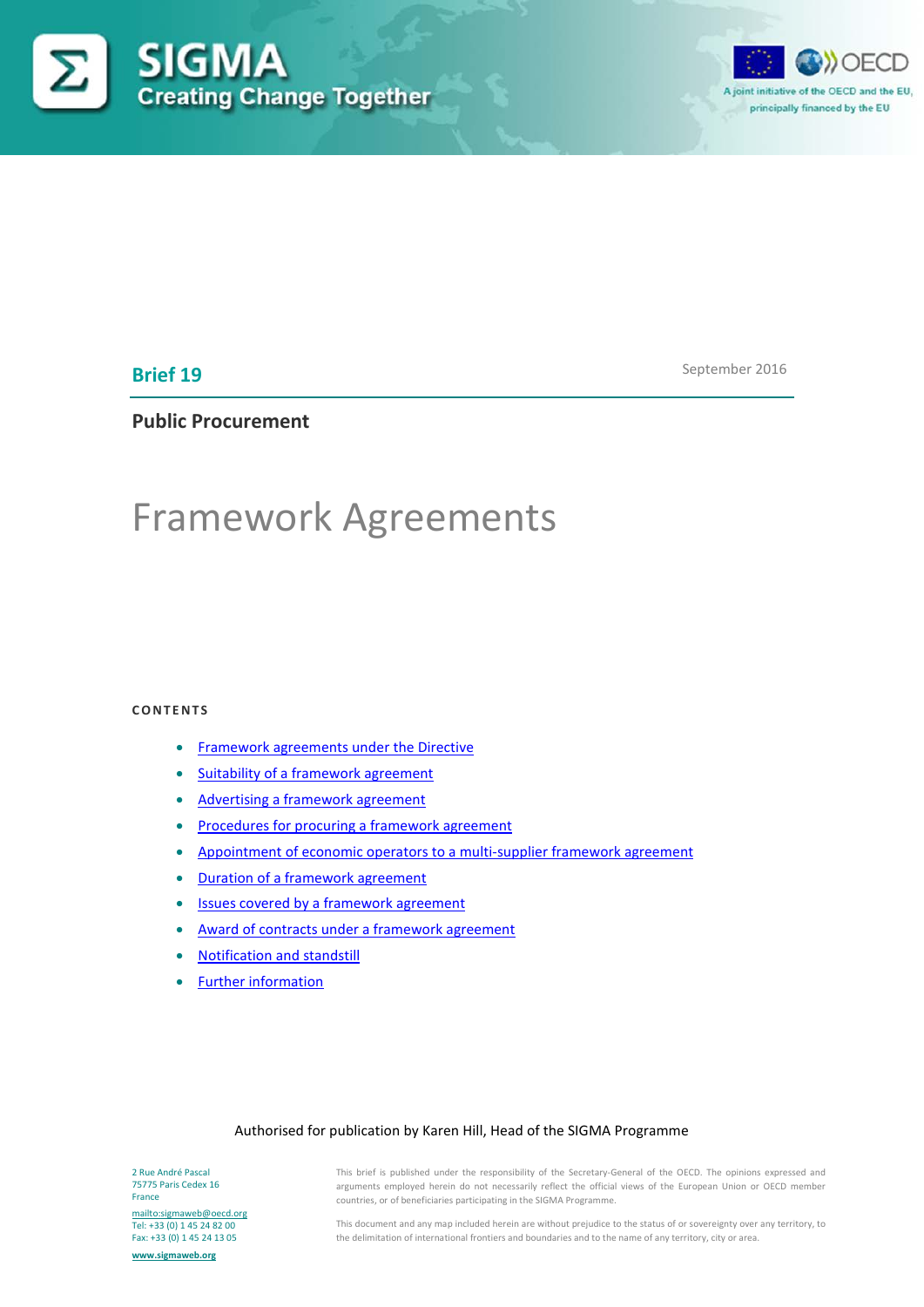## **Introduction**

A number of Member States, including the Nordic countries, France and the UK, have a long tradition of using framework arrangements. This method of purchasing has generally involved the advertisement of an opportunity by a contracting authority (or authorities), which has then entered into a contract or other arrangement with one or more economic operators for the provision of works, supplies or services over a fixed period.

When the works, supplies or services under a framework agreement are of a type that renders them subject to the Public Sector Directive (the Directive)<sup>[1](#page-1-0)</sup>, and the total estimated value of purchases to be made under that framework arrangement exceeds the relevant EU financial threshold, the framework agreement is then advertised in the *Official Journal of the European Union (OJEU)*, and the economic operators are awarded the framework agreement by using one of the standard procurement procedures provided for in the Directive. See SIGMA Public Procurement Brief 5, *Understanding the EU Financial Thresholds*.

When a requirement arises for works, supplies or services of the type covered by the framework agreement, a contracting authority that is a beneficiary of that framework can award (call off)<sup>[2](#page-1-1)</sup> its requirements under the framework without having to follow a further tendering process.

A common feature of framework arrangements has been the lack of absolute certainty about the total amount to be procured during the lifetime of the framework. The framework agreement thus often permits some flexibility for contracting authority purchasers that are not able to commit to a fixed level of purchasing at the outset of the arrangement. Frameworks may involve one or more contracting authorities as purchasers and one or more economic operators.

Framework agreements are frequently used by central purchasing bodies, acting either on their own behalf or on behalf of a number of contracting authorities. See SIGMA Public Procurement Brief 20, *Central Purchasing Bodies.*

The rationale behind the framework method of purchasing is to achieve savings, in both the costs of the procurement and the time spent in the procurement process. It is worth noting that the most significant savings are commonly achieved when purchasing using framework agreements is combined with centralised procurement and e-procurement. See SIGMA Public Procurement Brief 11, *Procurement Tools,* and SIGMA Public Procurement Brief 19, *Framework Agreements.*

Prior to the 2004 Public Sector Directive<sup>[3](#page-1-2)</sup>, no specific provisions in the public procurement directives covered the setting up and operation of framework arrangements. Member States using these methods were of the view that there was no need for specific provisions, as the existing directives contained sufficient provisions. There were concerns, however, at EU level, about the way in which some frameworks were operating, and the lack of clarity and the absence of specific provisions meant that some Member States did permit the use of frameworks while others did not. The 2004 Directive, therefore, put in place for the first time provisions concerning framework agreements. This approach has continued under the new Directive.

<sup>1</sup> Directive 2014/24/EU on public procurement and repealing Directive 2004/18/EC, 26 February 2014.

<span id="page-1-1"></span><span id="page-1-0"></span><sup>&</sup>lt;sup>2</sup> The process of awarding contracts under a framework agreement is sometimes referred to as "call-off" or "calling-off" and contracts awarded under a framework are also referred to as "call-off" contracts.

<span id="page-1-2"></span><sup>&</sup>lt;sup>3</sup> Directive 2004/18/EC on the co-ordination of procedures for the award of public works contracts, public supply contracts and public service contracts, 31 March 2004.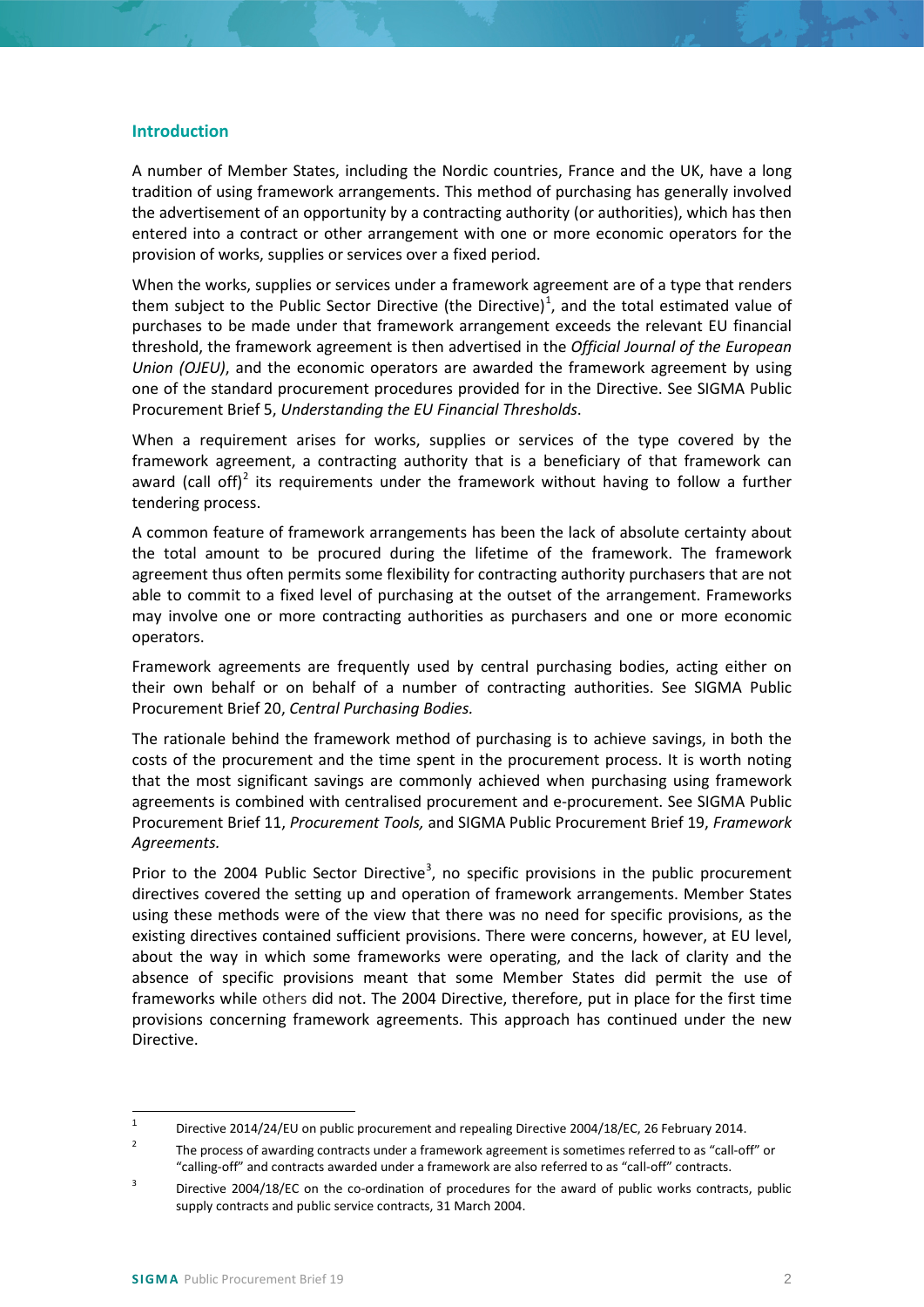#### <span id="page-2-0"></span>**Framework agreements under the Directive**

The term "framework" can be used to describe a number of commercial and procurement arrangements. However, a definition of a "framework agreement" is given in the Directive, and it is this type of framework agreement that is the focus of the remainder of this Brief.

In Article 33 of the Directive, the manner in which framework agreements may be established and operated is set out. Member States must make framework agreements available to contracting authorities, which signifies that the transposition of the Directive's provisions on framework agreements into national law is obligatory.

**A framework agreement is defined in Article 33(1) of the Directive as** "an agreement between one or more contracting authorities and one or more economic operators, the purpose of which is to establish the terms governing contracts to be awarded during a given period, in particular with regard to price and, where appropriate, the quantity envisaged".

A contracting authority setting up a framework agreement advertises the framework and invites economic operators to apply to be appointed to the framework. The contracting authority advertises the framework agreement in the *OJEU* and uses one of the standard procurement procedures set out in the Directive for the selection and evaluation of tenders. Following the receipt and evaluation of selection information and tenders, the contracting authority awards the framework agreement to one or more economic operators. The contracting authority and the framework members then enter into a framework agreement that governs the way in which contracts will be awarded to framework members and the terms applying to that award.

A major advantage of framework agreements is that a single Contract Notice is published in the *OJEU* and a single EU procurement process is carried out, covering both the establishment of the framework agreement and the subsequent award of contracts covered by the framework agreement.

Contracts awarded under the framework agreement may be awarded either directly to framework members without a further competition or by using a mini-competition between framework members only. There is no requirement to advertise again in the *OJEU* or to conduct a full EU procurement process for the award of contracts under the framework agreement. This is a major advantage, as it speeds up procurement timetables and can increase efficiency and significantly reduce costs for both the contracting authority and the economic operators, in particular when combined with centralised purchasing and e-procurement.

**Note:** In some Member States, contracting authorities are obliged to use an existing framework if there is one in place covering the envisaged procurement. In other Member States there is no such obligation. This is a matter of local law and policy.

Framework agreements are usually set up for use by more than one contracting authority  $$ either by a lead authority or a contracting authority acting as a central purchasing body. In this case, in order to satisfy the requirements of transparency, the contracting authority, as a party to a framework agreement, needs to be clearly identified for this purpose in the call for competition or in the invitation to confirm interest. Framework agreements may be used only between those contracting authorities that are clearly identified and those economic operators that are parties to the framework agreement. This requirement is made clear in Recital 60 of the Directive.

"… certain aspects need to be clarified, in particular that framework agreements should not be used by contracting authorities which are not identified in them. For that purpose, the contracting authorities that are parties to a specific framework agreement from the outset should be clearly indicated, either by name or by other means, such as a reference to a given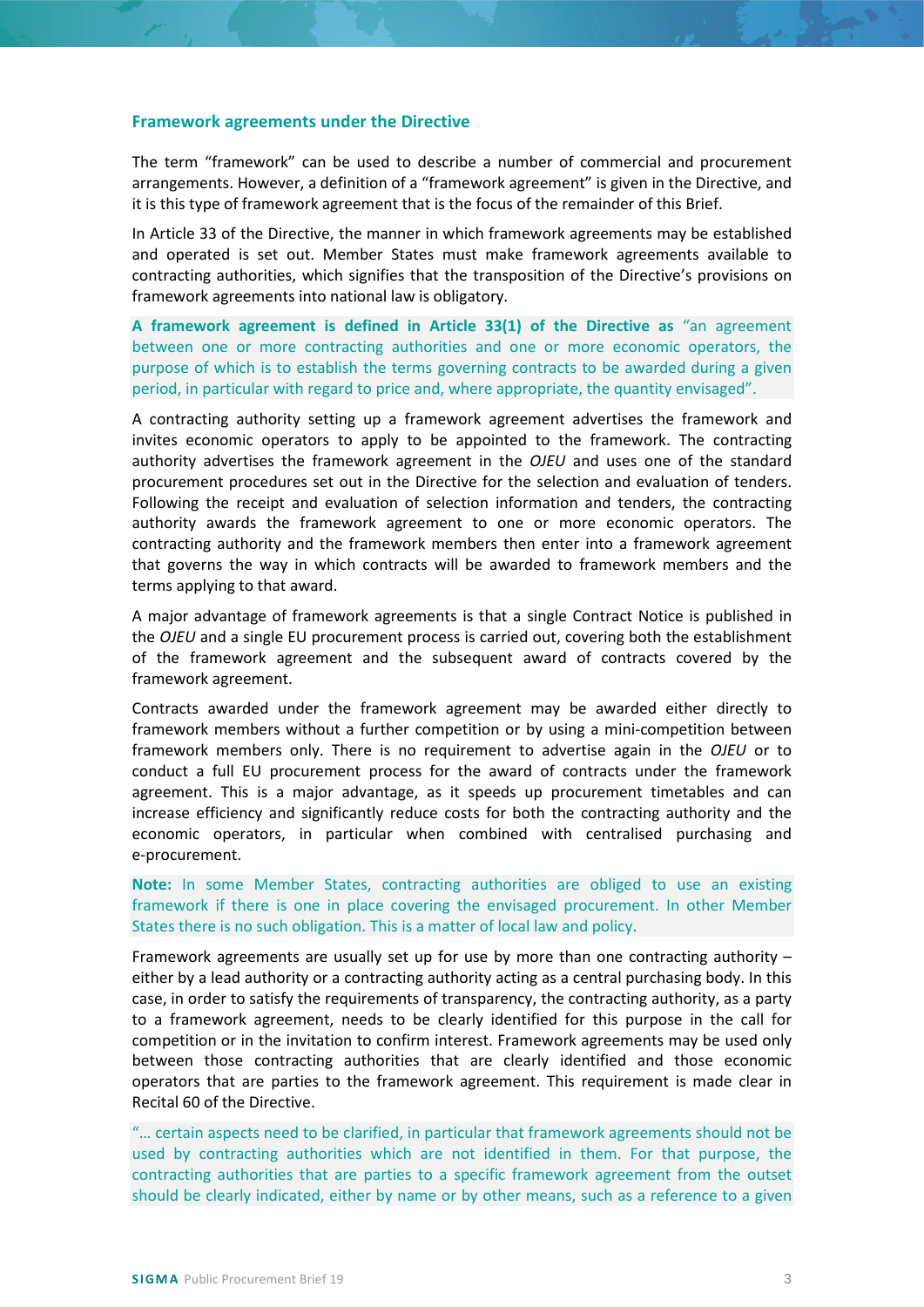category of contracting authorities within a clearly delimited geographical area, so that the contracting authorities concerned can be easily and unequivocally identified. Likewise, a framework agreement should not be open to entry of new economic operators once it has been concluded. This implies for instance that where a central purchasing body uses an overall register of the contracting authorities or categories thereof, such as the local authorities in a given geographical area, that are entitled to have recourse to framework agreements it concludes, that central purchasing body should do so in a way that makes it possible to verify not only the identity of the contracting authority concerned but also the date from which it acquires the right to have recourse to the framework agreement concluded by the central purchasing body as that date determines which specific framework agreements that contracting authority should be allowed to use."

## <span id="page-3-0"></span>**Suitability of a framework agreement**

A framework agreement may not be suitable for all types of purchasing. Contracting authorities need to be certain that a framework will provide an appropriate, economic and efficient means of purchasing.

The most appropriate use of a framework agreement is where a contracting authority has a repeated requirement for works, services or supplies, but where the exact quantities that will be required are unknown.

In order to assess the suitability of a framework agreement, contracting authorities need to understand the advantages and disadvantages of framework agreements, the different types of framework agreements, how they are set up, and how they operate in practice.

## **Examples of framework agreements:**

- A single government department enters into a framework agreement for stationery with three suppliers.
- Four neighbouring local authorities enter into a framework agreement with one economic operator for the maintenance of roads.
- A central purchasing body, acting on behalf of 10 health bodies, enters into a framework agreement with four providers for the supply of emergency vehicles.

# <span id="page-3-1"></span>**Advertising a framework agreement**

A framework agreement must be advertised in the *OJEU* by publishing a Contract Notice or, in the case of sub-central authorities, a Prior Information Notice as a call for competition. The requirement to advertise in the *OJEU* applies where the estimated value – excluding value-added tax (VAT) – of all purchases to be made under the framework agreement exceeds the relevant EU threshold for that type of contract.

The Contract Notice or Prior Information Notice is published at the start of the process to establish the framework agreement. The standard form *OJEU* Contract Notice or Prior Information Notice is used. A framework section in the standard form *OJEU* must be completed, in addition to all other relevant sections. See SIGMA Public Procurement Brief 6, *Advertising.*

Once the framework agreement is established, there is no further requirement to advertise in the *OJEU* prior to the award of a contract under the framework agreement.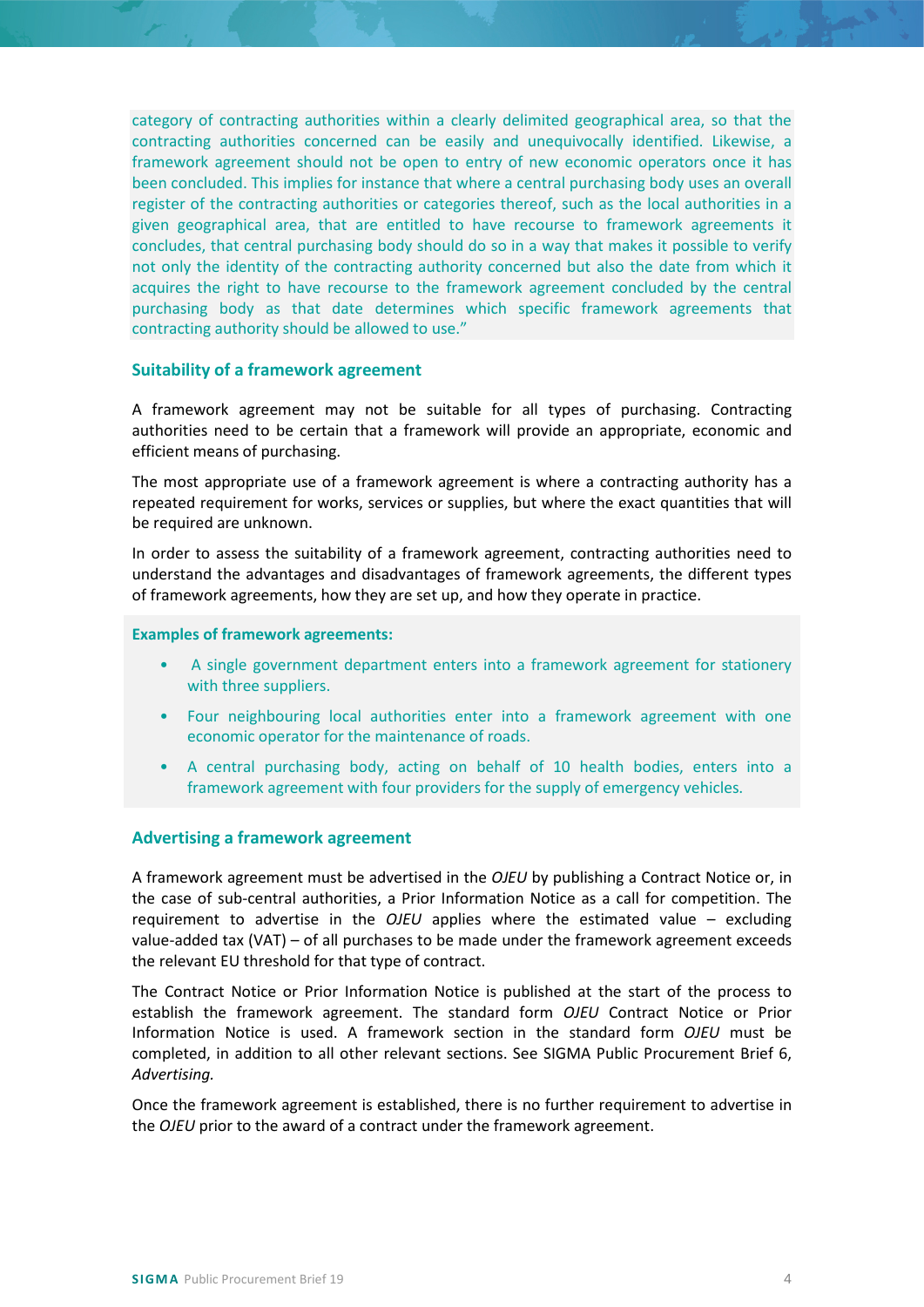## <span id="page-4-0"></span>**Procedures for procuring a framework agreement**

Article 33(1) provides that any one of the procedures provided for in the Directive may be used for procuring a framework agreement. For further information on procurement procedures, see SIGMA Public Procurement Brief 10, *Public Procurement Procedures.* 

It is only when awarding contracts under the framework agreement that different provisions apply. These provisions are specific to framework agreements.

#### **Practical note**

Although it is possible to use any one of the five main competitive procedures to procure a framework agreement, in practice the open and restricted procedures are more commonly used. The reason for this is that frameworks are generally more suited to the procurement of straightforward commodities and non-complex purchases, which means that the open and restricted procedures are the most appropriate procedures.

It is important to understand that a framework agreement is not a list of selected economic operators that are qualified to provide the works, supplies or services covered by the framework. It is more than a list. In order to be awarded the framework agreement, the economic operators will have both qualified and submitted tenders, which are evaluated by the contracting authorities. It is these tenders that provide the basis for future awards under the framework agreement. The criterion for the award and for appointment to the framework is the submission of the most economically advantageous tender. For further information on contract award criteria, see SIGMA Public Procurement Brief 8, *Setting the Award Criteria.*

#### <span id="page-4-1"></span>**Appointment of economic operators to a multi-supplier framework agreement**

When the contracting authority intends to appoint more than one economic operator and sets up a "multi-supplier" framework agreement, the Directive does not define a minimum or a maximum number of economic operators.

The proposed maximum number of economic operators to be appointed to the framework must nevertheless be indicated in the *OJEU* Contract Notice.

### **Practical note**

Although there is no statutory limitation on the number of economic operators that may participate in a framework, some practical issues have to be considered. For example, the appointment of a very large number of economic operators may be a disincentive for the participation of economic operators, as their likely share of business from the framework may be rather small.

Furthermore, if the mini-competition process is used (see below), it may be necessary at this second stage to invite all of the economic operators that are members of the framework to participate in the competition. Again, economic operators may be disinclined to participate if there are too many of them in the framework. Consideration must also be given to the practical issue for the contracting authority running the framework of the increased amount of administration involved.

The contracting authority should carefully assess the market, their requirements and resources during the preparation stage before deciding on the appropriate number of economic operators for a particular framework agreement.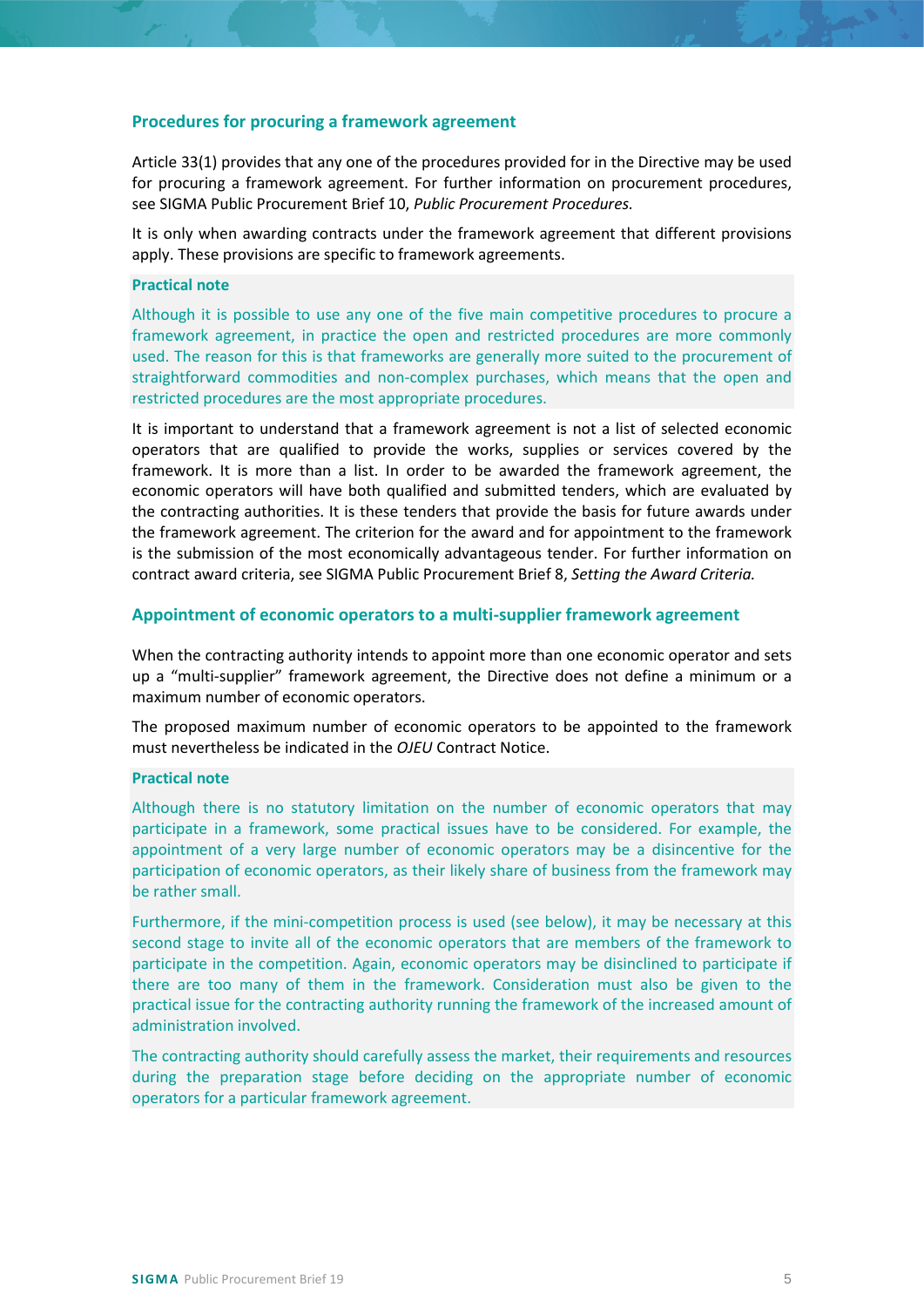#### **New participants in a framework agreement after it has been established**

The parties to a framework agreement remain fixed for the lifetime of the framework. New contracting authorities or new economic operators cannot join the framework after it has been established.

### <span id="page-5-0"></span>**Duration of a framework agreement**

The term of a framework agreement may generally not exceed four years and it may be shorter. The Directive provides that the duration may exceed four years only "in exceptional cases duly justified, in particular by the subject of the framework agreement".

#### **Recital 62 of the Directive clarifies this issue as follows:**

"Such cases, which should be duly justified, in particular by the subject of the framework agreement, might for instance arise where economic operators need to dispose of equipment the amortisation period of which is longer than four years and which must be available at any time over the entire duration of the framework agreement."

A good understanding of the nature of the particular market and of the purchases to be made is essential when deciding on the contract duration. Careful consideration needs to be given to balancing the benefits of longer-term arrangements – such as reduced procurement costs and speedier procurement procedures – with the effects of potentially limiting competition for a fixed period. For example, it may be more appropriate to award a shorter-term framework agreement for the supply of certain types of information and communication technology equipment, where there are rapid technological changes (meaning that products become obsolete quickly) and frequent new entrants onto the market.

#### <span id="page-5-1"></span>**Issues covered by a framework agreement**

The content of the framework agreement is not specified in the Directive, although national legislation may cover this issue. A framework agreement will typically include details of the following: parties to the framework; duration; subject matter; terms applied to contracts awarded under the framework; way in which contracts are to be awarded, including criteria for awards (call-offs) or arrangements for further ("mini") competitions and criteria to be applied; and tendered costs or costing methodology for future awards.

#### <span id="page-5-2"></span>**Award of contracts under a framework agreement**

**How are contracts awarded under a framework agreement that has been established with only one economic operator (single-supplier agreement)?** When the framework agreement is a single-supplier agreement, the Directive provides that contracts are to be awarded within the limits of the terms laid down in the framework agreement. This provision means that the contracting authority awards the contract directly to the economic operator without a further competition. The contracting authority may contact the economic operator that is party to the framework agreement in writing, requesting it to supplement its tender as necessary. However, no substantial modifications may be made to the terms laid down in the framework agreement, and the framework must not be used in an improper manner or in such a way as to prevent, restrict or distort competition.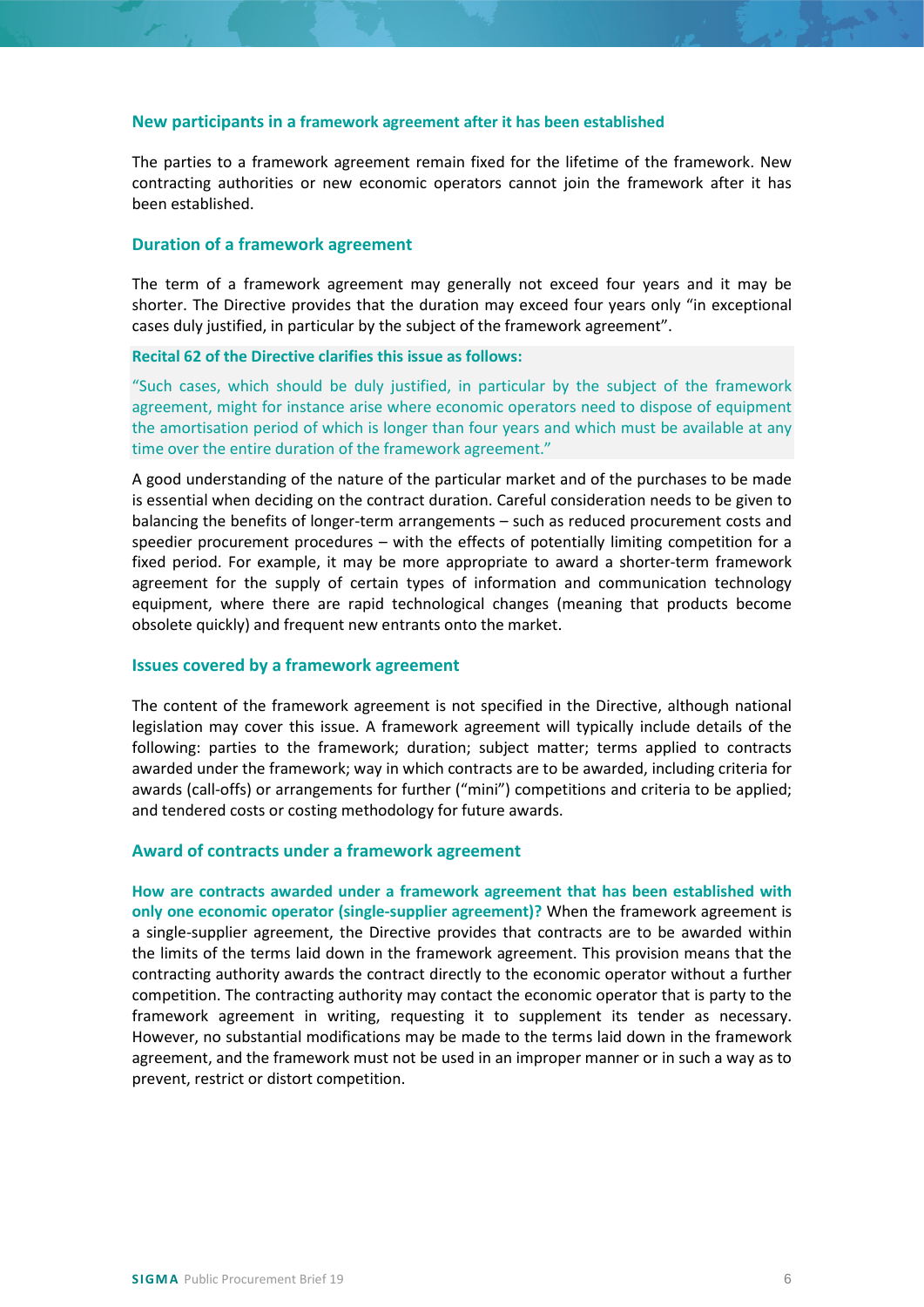**How are contracts awarded under a framework agreement that has been established with more than one economic operator (multi-supplier agreement)?** Where the agreement has been established with more than one economic operator, the contracting authority has a choice between the following three ways of awarding a contract:

- Option 1: by awarding the contract directly to a particular economic operator by applying the terms and objective conditions laid down in advance in the framework agreement, without re-opening competition;
- Option 2: by re-opening competition between the economic operators that are parties to the framework agreement, inviting all of the economic operators in the framework that are capable of performing the contract to participate (a "minicompetition");
- Option 3: by awarding the contract partially without re-opening competition, in accordance with Option 1, and partially with re-opening competition between the economic operators that are parties to the framework agreement, in accordance with Option 2.

When advertising and setting up a multi-supplier framework, contracting authorities should clearly indicate how contracts are to be awarded, and the framework agreement should include provisions concerning the manner of the contract award process.

**Option 1 – Award to an economic operator without further competition:** The contracting authority may use the first option, where all of the terms are laid down in the framework agreement. Where the contracting authority wishes to use this option and award a contract directly to one of the economic operators in the framework:

- it must do so following the terms and conditions laid down in the framework agreement, which should set out:
	- o all of the terms governing the provision of the works, services or supplies concerned;
	- o the objective conditions for determining which of the economic operators, party to the agreement, is to perform the works, services or supplies concerned;
- the parties may under no circumstances make substantial amendments to the terms laid down in the framework agreement;
- the award must not be made improperly or in such a way as to prevent, restrict or distort competition.

In practice, awards can be made in a number of ways, depending on the terms of the framework agreement. For example, ranking may be used so that (1) the contract is always offered first to the first-ranked economic operator; or (2) the award of contracts may rotate between the economic operators; or (3) the economic operators may be awarded a pre-agreed percentage of the total value or number of contracts awarded under the framework agreement. Care needs to be taken to ensure that whichever method is used is transparent and ensures equal treatment of the economic operators that are parties to the framework.

**Option 2 – Award using a mini-competition:** The contracting authority may use the second option of a mini-competition, where not all terms are laid down in the framework agreement. The general requirement is that the mini-competition process must be based on the same terms as those applied for the award of the framework agreement. The Directive provides, however, that in a mini-competition process those terms may be "more precisely formulated". It also allows for other terms that are referred to in the procurement documents for the award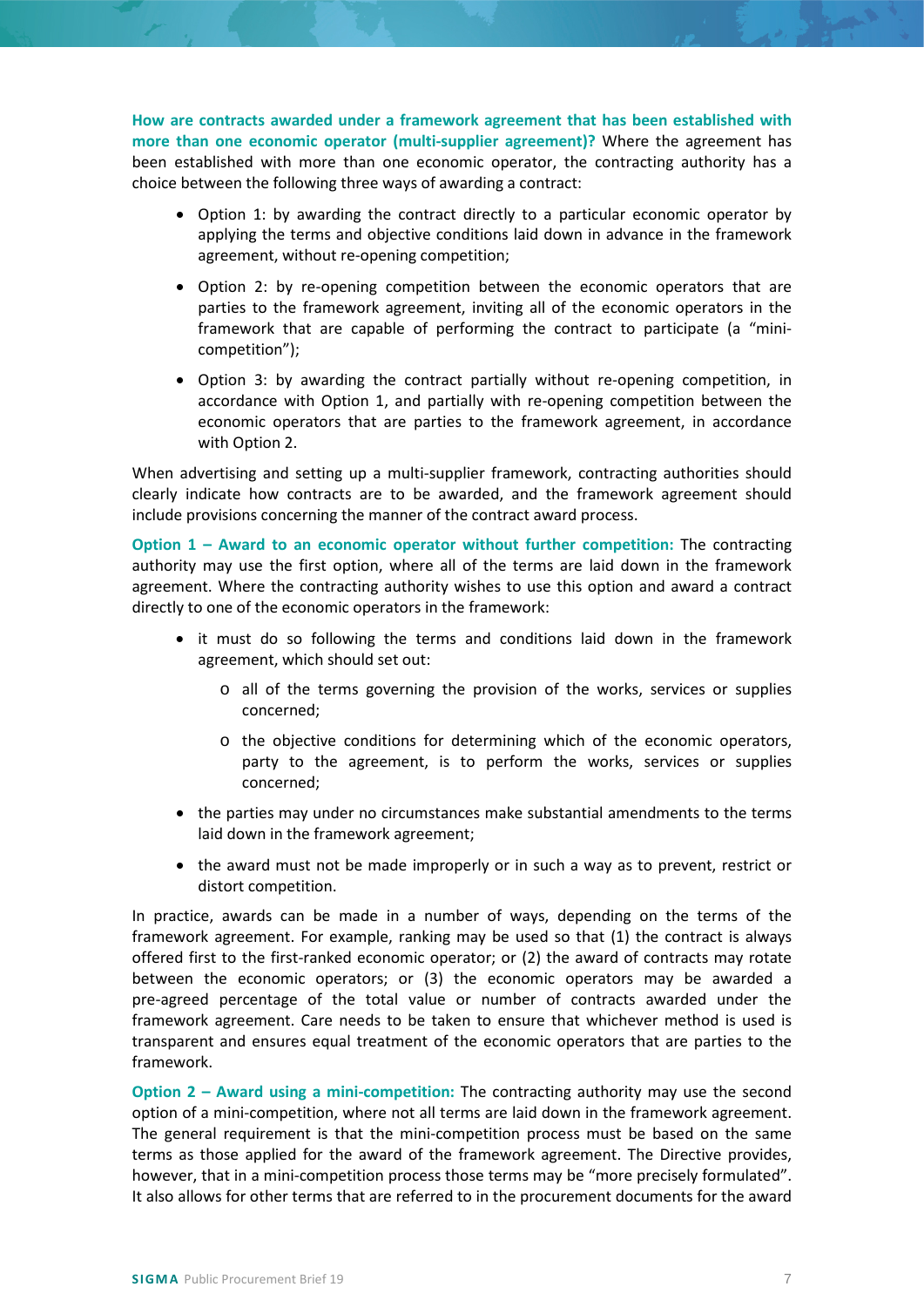of the framework agreement to be used. This provision is still subject to the principle that the parties may under no circumstances make substantial amendments to the terms laid down in the framework agreement.

All of the economic operators in the framework that are capable of performing the contract are invited to participate in a competition on this basis so as to ensure equal treatment, non-discrimination and transparency.

Article 33(5) sets out the basic requirements for the conduct of the mini-competition:

- The contracting authority must consult the economic operators that are capable of performing the contract.
- The contracting authority must inform the economic operators in writing of the mini-competition.
- The time frame fixed for the return of tenders must be sufficiently long to allow tenders to be submitted for the specific contract, taking into account factors such as the complexity of the subject matter of the contract and the time required to submit tenders.
- The tenders are to be submitted in writing.
- The content of the tenders is to remain confidential until the stipulated time limit for submission has expired.
- The contract is to be awarded to the tenderer that has submitted the best tender on the basis of the award criteria set out in the procurement documents of the framework agreement.
- The award must not be made improperly or in such a way as to prevent, restrict or distort competition.

No statutory time limits are specified and the manner of inviting economic operators to participate and submit tenders is not set out in detail, but this does not mean that the process should be undertaken in a vague or unstructured manner. The award process must be conducted in compliance with general law principles and with the Treaty<sup>[4](#page-7-0)</sup> principles, including the requirement to carry out the process in a transparent manner so as to ensure equal treatment and non-discrimination. It is permissible to use electronic auctions when conducting a mini-competition.

**Option 3 – Award partially with and partially without re-opening competition:** The contracting authority may use this option where the framework agreement sets out all of the terms governing the provision of the works, services or supplies concerned.

The award of contracts may be performed partially in accordance with Option 1 (without the re-opening of competition) and partially in accordance with Option 2 (with the re-opening of competition). The use of this option must be stipulated in the procurement documents for the framework agreement.

Where this option is used, the objective criteria to be used to determine the award of a contract, i.e. with or without the re-opening of competition, must be set out in the procurement documents for the framework agreement. The procurement documents must also specify which terms may be subject to the re-opening of competition.

<span id="page-7-0"></span><sup>&</sup>lt;sup>4</sup> Treaty on the Functioning of the European Union – consolidated version of the Treaty on the Functioning of the European Union, *Official Journal of the European Union*, C 326, 26 October 2012. The Treaty is referred to in the Procurement Brief as "TFEU" or "Treaty".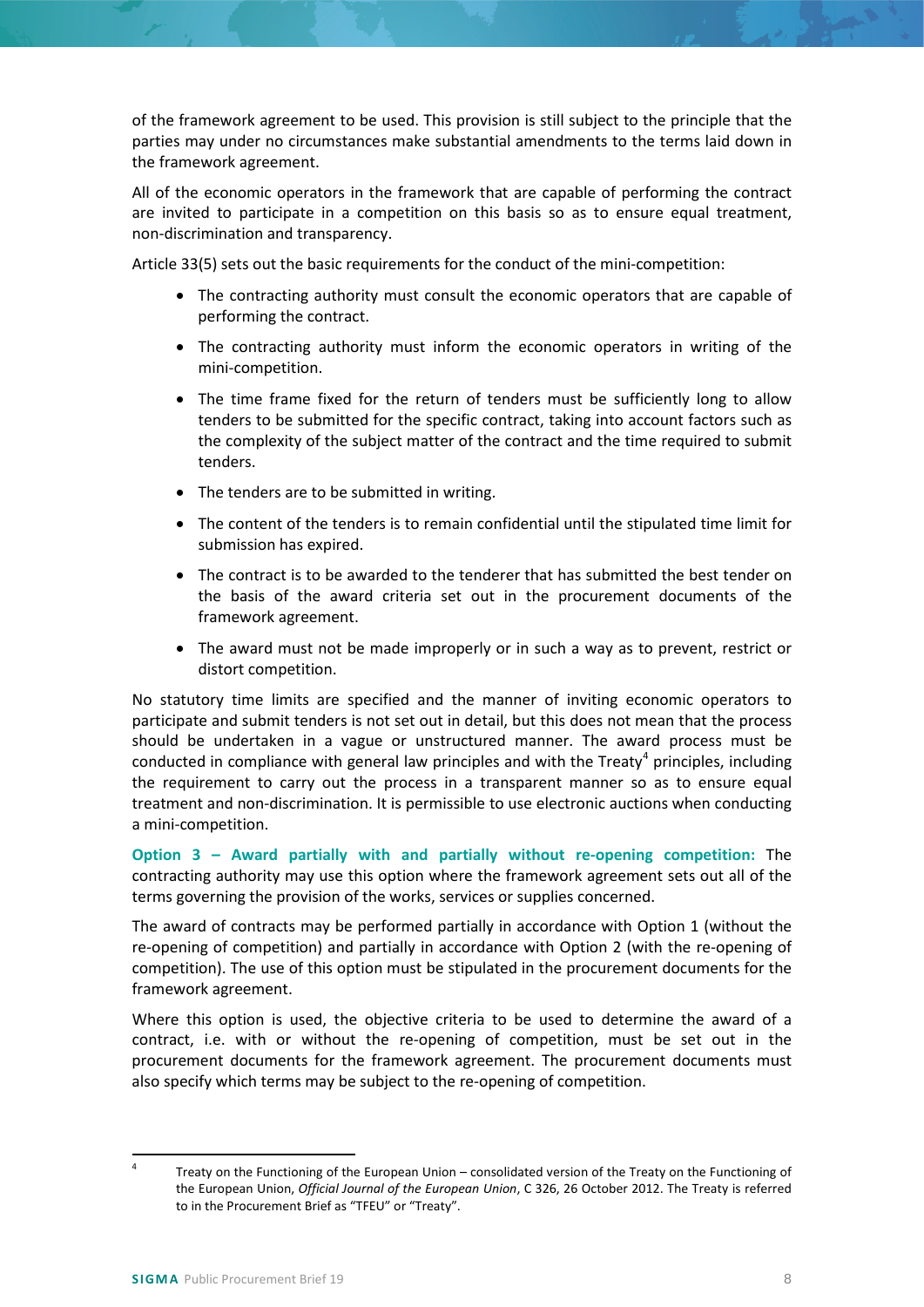It is important to note that these provisions also apply to any "lot" in a framework agreement, for which all of the terms governing the provision of the works, services or supplies concerned are laid down in the framework agreement. These provisions apply regardless of whether all of the terms governing the provision of the works, services or supplies concerned under other lots have been laid down.

Again, the parties may under no circumstances make substantial amendments to the terms laid down in the framework agreement, and the award must not be made improperly or in such a way as to prevent, restrict or distort competition.

# <span id="page-8-0"></span>**Notification and standstill**

The awarding contracting authority must comply with the usual notification and standstill requirements when the framework agreement is established. A standard contract award notice must be published in the *OJEU* when the estimated total value of the contracts to be awarded under the framework agreement exceeds the relevant EU financial threshold. See also SIGMA Public Procurement Brief 6, *Advertising.*

There is no obligation in the Directive to publish a contract award notice when a contract is awarded under a framework agreement. However, Member States may provide that contracting authorities are to group notices of the results of the procurement procedures for contracts based on the framework agreement on a quarterly basis. In that case, the contracting authorities are to send the grouped notices within 30 days of the end of each quarter.

The requirements to notify and comply with standstill requirements when a contract is awarded vary according to national legislation. The reason for this is that the provisions in the Remedies Directive covering this situation contain derogations, meaning that it is up to each Member State to decide whether or not to adopt these derogations. See SIGMA Public Procurement Brief 12, *Remedies.*

## **Practical note – Management of the framework**

The contracting authorities running a framework agreement need to manage and monitor that framework proactively. It is important, for example, that the contracting authorities only purchase within the scope of the framework as advertised and that the method of award is in line with the framework agreement and the provisions of the Directive.

Care must also be exercised to ensure that framework agreements are not set up in such a way as to distort competition and are not used improperly.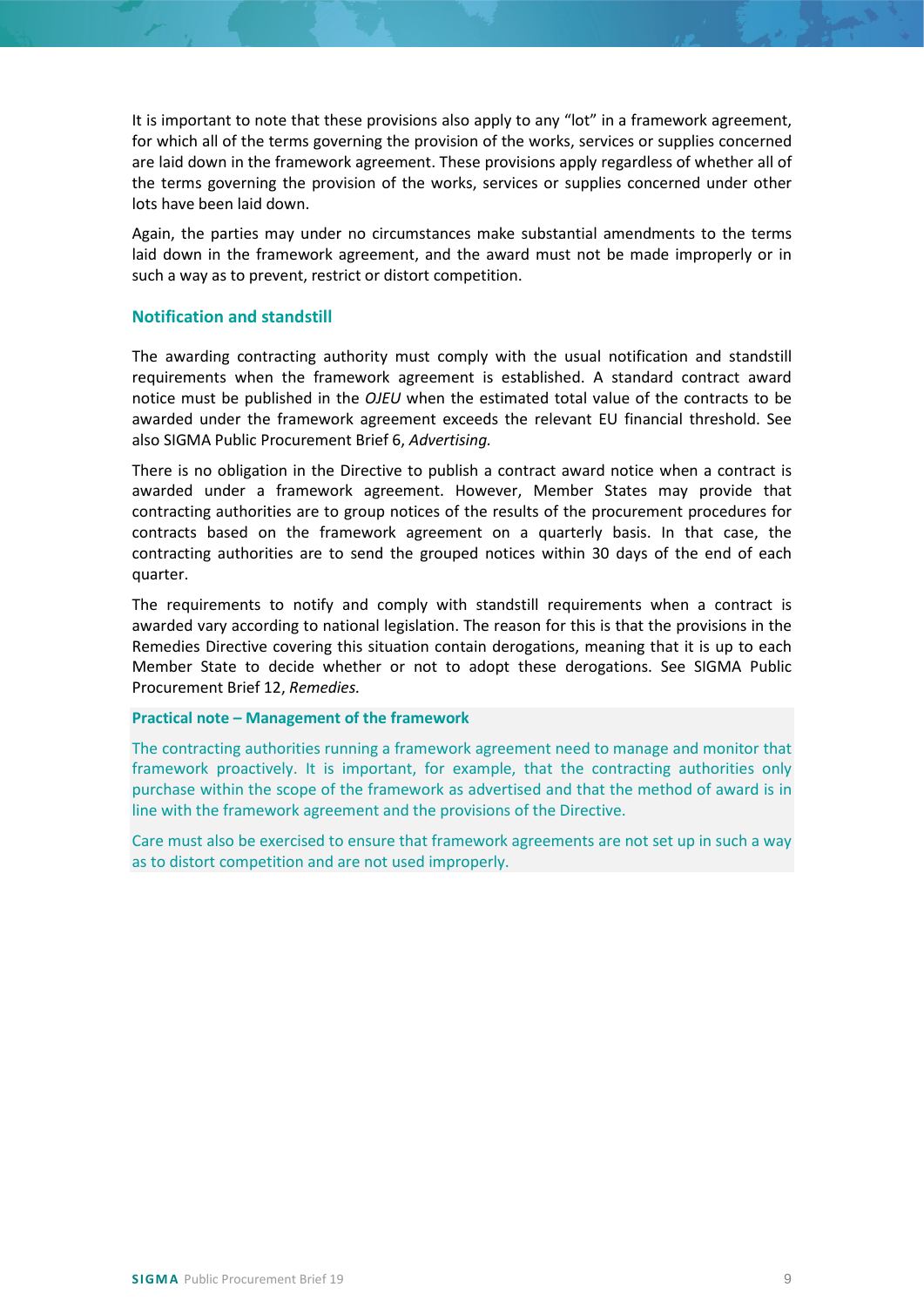# **Utilities**

The provisions in the Utilities Directive<sup>[5](#page-9-0)</sup> on framework agreements are far less detailed and proscriptive than the provisions in the Directive.

- Contracting entities must not use framework agreements "improperly or in such a way as to prevent, restrict or distort competition".
- The definition of a framework agreement is essentially the same as in the Directive.
- The maximum duration of a framework agreement is eight years "save in exceptional cases duly justified, in particular by the subject of the framework agreement".
- Contracts based on a framework agreement are to be awarded on the basis of objective rules and criteria, which must ensure equal treatment of the economic operators that are party to the framework agreement.
- Contracting entities may use mini-competitions, but the Utilities Directive includes no detailed rules on their conduct. Mini-competitions must nevertheless be organised as follows:
	- o The mini-competition must be between the economic operators that are party to the framework agreement.
	- o The contracting entity must set a time frame for the mini-competition that is sufficiently long to allow tenders to be submitted.
	- o The award of a contract must be made on the basis of the award criteria laid down in the specifications of the framework agreement.

<span id="page-9-0"></span><sup>5</sup> Directive 2014/25/EU on procurement by entities operating in the water, energy, transport and postal services sectors and repealing Directive 2004/17/EC.